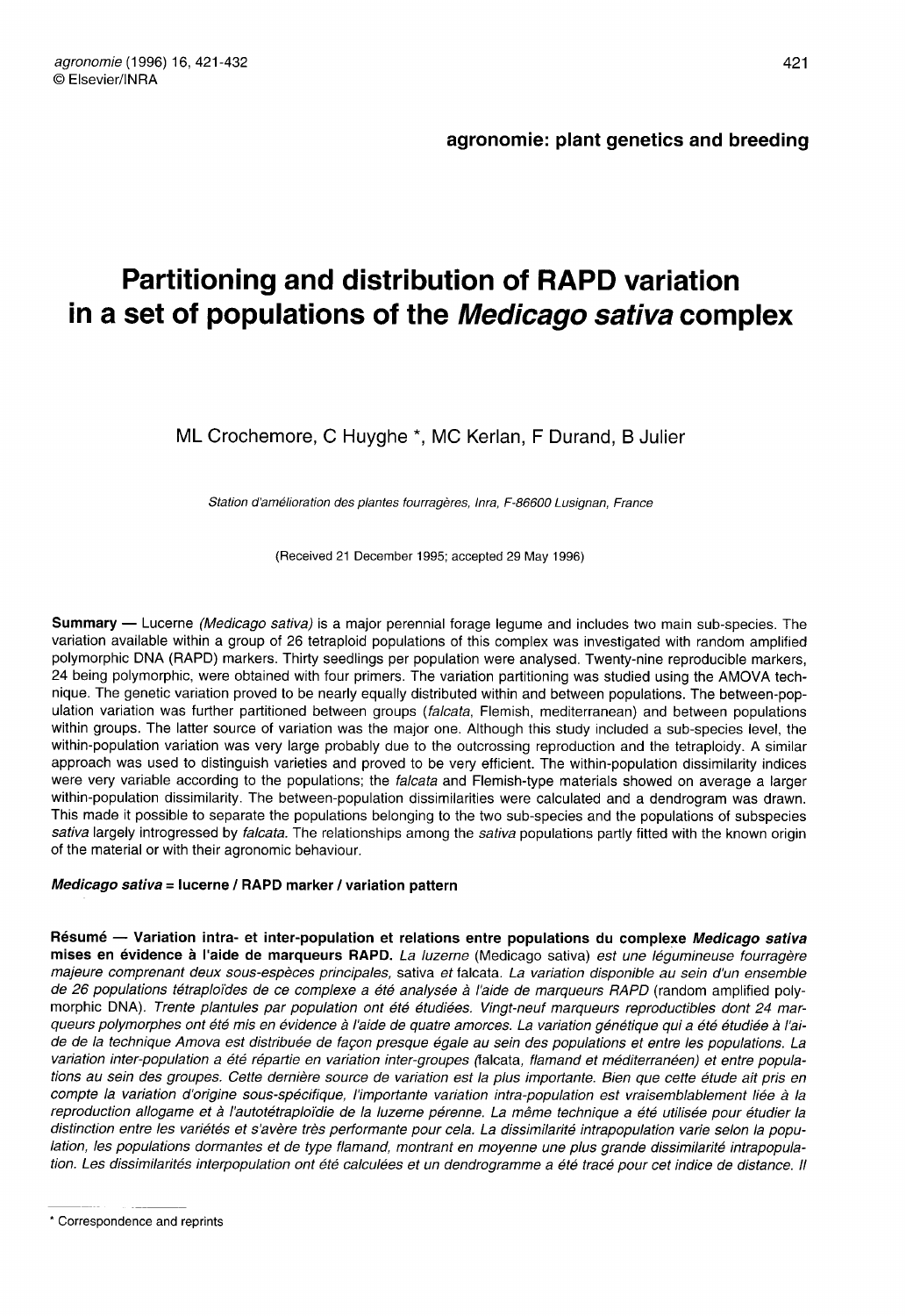permet de séparer les populations des deux sous-espèces ainsi que les populations sativa fortement introgressées de falcata. Les relations entre les populations sativa correspondent partiellement à l'origine du matériel et à son comportement agronomique.

Medicago sativa = luzerne / RAPD / variation

# INTRODUCTION

Lucerne (Medicago sativa L), one of the world's most important forage legumes, is an autotetraploid, outcrossing and perennial species. The *M sativa* complex includes nine subspecies (Gunn et al, 1978), which are either diploid or tetraploid and include ssp sativa which has purple flowers, tap roots, erect plants with coiled pods and ssp falcata which has yellow flowers, fasciculate roots, prostate plants with sickleshaped pods and a strong winter dormancy. At the tetraploid level, the crosses between sativa and falcata give fully fertile hybrids (Lesins and Lesins, 1979). The intermediate forms originating from such crosses are widely used in breeding and cultivation in northern Europe and northern America because of their frost and winter hardiness (Michaud et al, 1988).

Information about germplasm diversity, diversity distribution and genetic relationships among material under selection is of fundamental importance in breeding. Ideally, methods for understanding genetic relationships between populations and variation partitioning within and between populations in alfalfa should be based on comparison of plants using monogenic traits whose expression is not affected by plant development. Although the random amplified polymorphic DNA (RAPD) markers are dominant, they can usefully contribute to such an investigation.

RAPDs are dominant markers which were first developed by Welsh and McClelland (1990) and Williams et al (1990). They are random pieces of DNA amplified from the genome by a technique based on the polymerase chain reaction. RAPDs have been used for genome mapping (Carlson et al, 1991; Kazan et al, 1993), to describe phylogenetic relationships (Puterka et al, 1993), to identify cultivars (Hu and Quiros, 1991; Yu and Nguyen, 1994; Nienhuis et al, 1995) and to assess levels and patterns of genetic variation (Chalmers et al, 1992; Huff et al, 1993; Castagnone-Sereno et al, 1994; Baruffi et al, 1995; Nesbitt et al, 1995). Within the Medicago genus, RAPD markers have been used to estimate genetic relatedness in cultivated lucernes (Yu and Pauls, 1993a), to develop a genomic

map (Echt et al, 1992; Kiss et al, 1993; Yu and Pauls, 1993b), to analyse the genetic variability in annual diploid species (Brummer et al, 1995; Bonnin et al, 1996), to characterize woody species of Medicago (Chebbi et al, 1995) and to tag genes (Yu and Pauls, 1993c).

The genetic material sampled in this study comprises tetraploid populations and varieties from the M sativa complex and covers a wide range of the genetic variability which forms the base for breeding populations in most countries (Michaud et al, 1988; Julier et al, 1995). The present study presents a methodological approach using RAPDs to investigate the partitioning of variation within and between populations and between groups of a set of 26 M sativa populations. This approach will be used to discriminate lucerne varieties. The relationships between populations, either natural or cultivated, based on the genetic distances, will be analysed.

# MATERIALS AND METHODS

# Plant material

Twenty-six tetraploid populations of M sativa ssp sativa and ssp falcata were involved in the study. Table I presents the origin of these populations and their genetic status. Monte Oscuro, Maron and Malzeville are wild populations. Monte Oscuro is a population from northern Spain and seeds were collected in 1981 (Delgado, 1989). Maron and Malzeville were collected in the east of France as seeds and cuttings respectively (C Ecalle, personal communication). The other 23 populations are cultivated, either local landraces or varieties showing a large range of winter dormancy. The cultivars and experimental genotypes are synthetics with different numbers of constituents. This number is not available for all the varieties. For those available, it ranges from 4 for 63-28P to 28 for Maya. The seeds of the varieties were kindly provided by the breeders. The seeds of the local landraces were multiplied at Lusignan (France) by intercrossing 80 plants grown from the seeds originally received. The number of progenitors of these landraces or the number of seeds or plants originally collected is not available. As a source of additional information, the percentage of variegated flowers is also given in table I. This percentage was scored on 90 spaced plants grown in the field at Lusignan from the same seed batches as those used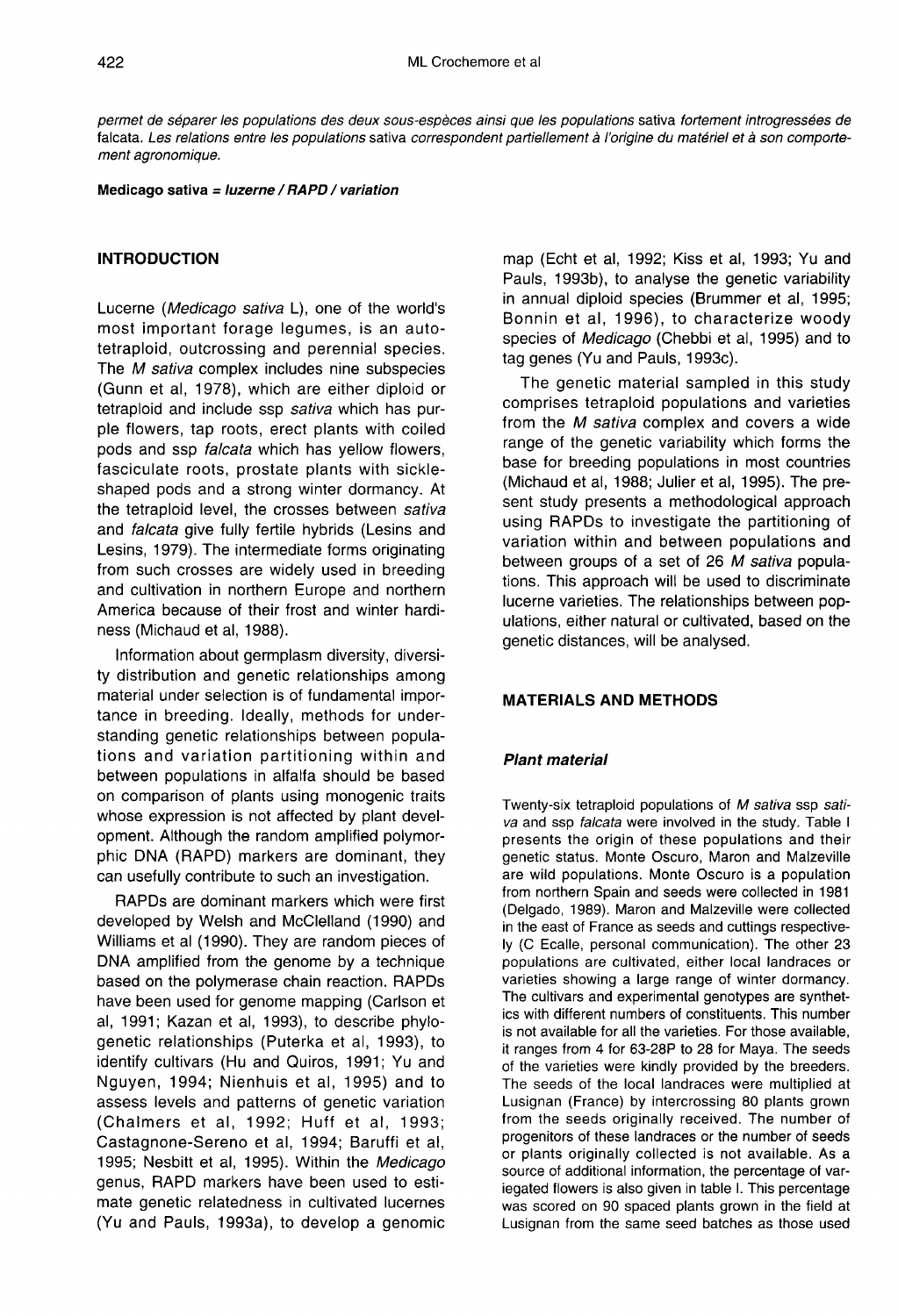| Name             | Country    | Sub-species | Type         | Percentage of<br>variegated flowers <sup>a</sup> (%) | Group <sup>b</sup>      | Number of<br>seedlings studied |
|------------------|------------|-------------|--------------|------------------------------------------------------|-------------------------|--------------------------------|
| Maron            | France     | falcata     | Wild         | 8                                                    |                         | 21                             |
| Malzeville       | France     | falcata     | Wild         | $\Omega$                                             |                         | 28                             |
| Flamande         | France     | sativa      | Landrace     | 20                                                   | 2                       | 30                             |
| Luçon            | France     | sativa      | Landrace     | 20                                                   | 2                       | 28                             |
| Maya             | France     | sativa      | Variety      | 14                                                   | $\overline{\mathbf{c}}$ | 28                             |
| Europe           | France     | sativa      | Variety      | 10                                                   | 2                       | 28                             |
| Rival            | France     | sativa      | Variety      | 16                                                   | 2                       | 28                             |
| Orca             | France     | sativa      | Variety      | 11                                                   | $\overline{2}$          | 30                             |
| 63-28P           | France     | sativa      | Experimental | 34                                                   | 2                       | 30                             |
| Luzelle          | France     | sativa      | Variety      | 38                                                   | 2                       | 29                             |
| Magali           | France     | sativa      | Variety      | 15                                                   | 3                       | 29                             |
| Coussouls        | France     | sativa      | Variety      | 33                                                   | 3                       | 27                             |
| Sabre            | Canada     | sativa      | Variety      | 53                                                   | $\overline{\mathbf{c}}$ | 28                             |
| Victory          | Canada     | sativa      | Variety      | 28                                                   | $\overline{c}$          | 29                             |
| Monte Oscuro     | Spain      | sativa      | Wild         | 2                                                    | 3                       | 29                             |
| Mediterraneo     | Spain      | sativa      | Variety      | 0                                                    | 3                       | 29                             |
| Lodi             | Italy      | sativa      | Variety      | $\overline{c}$                                       | 3                       | 27                             |
| Julus            | Sweden     | sativa      | Variety      | 20                                                   | $\overline{c}$          | 29                             |
| Dem <sub>3</sub> | Morocco    | sativa      | Landrace     | 0                                                    | 3                       | 30                             |
| Pool5            | Morocco    | sativa      | Pool         |                                                      | 3                       | 30                             |
| Gabes            | Tunisia    | sativa      | Landrace     | 0                                                    | 3                       | 28                             |
| Sewa             | Egypt      | sativa      | Landrace     | 3                                                    | 3                       | 30                             |
| Higazi           | Sudan      | sativa      | Landrace     | 0                                                    | 3                       | 27                             |
| <b>CUF101</b>    | <b>USA</b> | sativa      | Variety      | 0                                                    | 3                       | 29                             |
| <b>WL514</b>     | <b>USA</b> | sativa      | Variety      | $\ensuremath{\mathsf{3}}$                            | 3                       | 28                             |
| Nabuwakaba       | Japan      | sativa      | Variety      | 0                                                    | $\overline{c}$          | 29                             |

#### Table I. Genetic material used in this study.

a The percentage of variegated flowers was scored on spaced plants in the field; <sup>b</sup> group 1: falcata populations; group 2: Flemish-type populations; group 3: Provence and Mediterranean-type populations.

for the RAPD analysis. For the analysis of the data, the populations were gathered into three groups: falcata populations; Flemish type populations; and Provence and Mediterranean-type populations (table I).

Thirty seedlings per population were grown in a growth cabinet set to a continuous light at a constant temperature of 18 °C. The last trifoliolate leaves were sampled on each plant to yield 30-40 mg of fresh material. The leaves were oven-dried overnight at 60 °C before DNA extraction. The number of seedlings with a successful DNA extraction is given for each population in table I.

#### DNA extraction

Genomic DNA was extracted from each plant by homogenizing the dry leaves in 800 μL of extraction buffer (made by mixing 100 mM Tris HCl pH 8.0, 5.0 mM EDTA pH 8.0, 500 mM NaCl, 1.25% SDS (w/v) and 0.38 g of sodium bisulfite) in a sterile Eppendorf tube (Tai and Tanksley, 1991). The proteins were precipitated by adding 250 μL, potassium acetate 5 M and incubated on ice for 30 min. The samples were cenwere removed to new Eppendorf tubes. The DNA was precipitated by adding one volume of pure isopropanol at -20 °C for 1 h. After two washes in 75% ethanol, the DNA pellets were dissolved in 100 μL of TE buffer. RNAse treatment was performed by adding 2.5 μL RNAse (2.5 μg/mL) for 15 min. The DNA was precipitated by sodium acetate 3 M (1/10 vol) and 3 vol of ethanol 95% and incubated at -20 °C for 1 h. The samples were centrifuged at 15 000 rpm for 5 min. The pellets were washed with ethanol 75% and dissolved in 50 μL of sterile distilled water without agitation. The DNA was quantified using a Hoefer Scientific TK0100 fluorometer.

# DNA amplification and separation

The DNA amplification protocol was adapted from Williams et al (1990). Each 25 μL reaction contained<br>25 ng of DNA, 10 mM Tris HCl pH 8.3, 50 mM KCl,<br>1.5 mM MgCl<sub>2</sub>, 0.01% gelatine, 0.2 mM each of dATP, 25 ng of DNA, 10 mM Tris HCl pH 8.3, 50 mM KCl, 1.5 mM MgCl<sub>2</sub>, 0.01% gelatine, 0.2 mM each of dATP,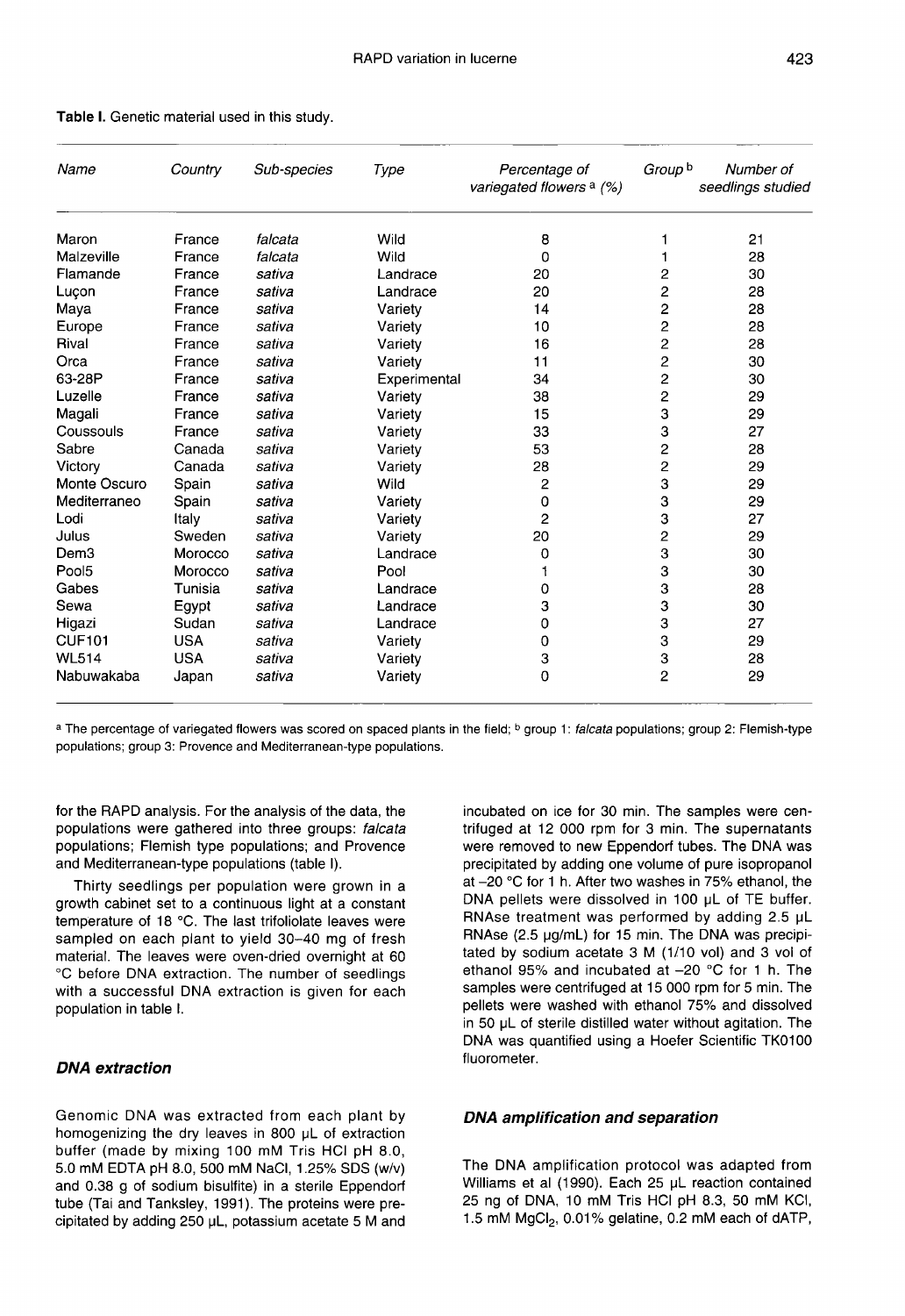dCTP, dGTP, dTTP (Pharmacia), 0.2 μM of random primer and 0.4 units of Taq polymerase (Stehelin and Co, Basel, Switzerland). The reactions were overlaid with mineral oil. Amplification was performed in a Perkin Elmer thermocycler starting with 4 min of denaturation at 94 °C followed by 37 cycles of 1 min at 93 °C, 1 min at 45 °C and 1 min at 72 °C. The last cycle ended with 6 min at 72 °C. The RAPD fragments were separated by 1.8% agarose-gel electrophoresis with TAE 1x buffer (0.04 M Tris acetate pH 8.0 and 10 mM EDTA) and visualized with ethidium bromide.

Four ten-mer Operon primers (Operon Technologies Inc, Alameda, CA, USA), set B, were used. They were known to reveal polymorphism on some populations of M sativa (Huguet, personal communication). Banding patterns were obtained on a total of 737 individual plants for each primer. The markers are identified in the tables and figures by the name of the primer and by the length of the fragment.

#### Statistical analysis

#### Mean population analysis

For each population, the percentage of presence of the different bands was calculated. The frequencies of occurrence of the polymorphic loci were analysed through principal component analysis.

#### Individual analysis

The dissimilarity index  $(d)$  was calculated by comparing banding patterns between pairs of individuals according to the following formula:

$$
d = N_{AB} / (N_A + N_B)
$$

where  $N_A$  and  $N_B$  are the number of fragments in individuals A and B respectively and  $N_{AB}$  is the number of fragments that differ between the two individuals (Gilbert et al, 1990; Yukhi and O'Brien, 1990). A matrix of genetic distances between all individuals based on dissimilarity indices was obtained.

# Variation partitioning

Components of variance of the genetic distance attributable to differences between groups, between populations within groups, and between individuals within populations were estimated from this matrix using AMOVA (analysis of molecular variance; Excoffier et al, 1992). AMOVA variance components were used as estimates of the genetic diversity, partitioned into within and between populations within and between groups. The number of permutations between all individuals for testing the significance of the variances was set at 100. The null distribution of the within-population variance was tested by allocating each individual to a randomly chosen population. The null distribution of

the between-populations within-groups variance was tested by permuting individuals within groups without regard to population. The null distribution of the between-group variance was tested by permuting whole populations across groups. With this last system of permutations, the size of the groups was variable.

# Variety distinction

The 15 varieties of our study were pairwise analysed using the AMOVA approach with two variance components: within varieties, between varieties. The null distribution of the between-varieties variance was tested by 200 random permutations of the individuals without regard to variety. This approach was only performed on the varieties which are expected to have similar constitutions even if the number of constituents in the original polycross may be different.

# Within-population and between-population dissimilarities

An estimate of within-population dissimilarity was calculated. If  *individuals from the same population were* compared, the average of the  $(n(n - 1)/2)$  dissimilarity values gives an estimate of the within-population dissimilarity. Similarly, the dissimilarity value,  $d_{xy}$ , between two populations x and y is given by the average of the  $(n_x n_y)$  dissmilarity values between the  $n_x$  and  $n_y$  individuals of the two populations.

The between-population dissimilarities were used to draw a dendrogram with the unweighted pair group mathematical average method of aggregation.

To test differences between populations for the within-population dissimilarity value, a bootstrap routine (Efron, 1979) was performed. As proposed by Van Dongen (1995), resampling was performed across individuals to reflect the variation due to the sampling of individuals within the populations. Thirty random samples were created for each population. Similarly, by bootstraping simultaneously in two populations, a series of 30 distance matrices of dissimilarities was created. The dendrogram with the UPGMA method was drawn for each of these matrices. A majority-rule consensus tree was built using the CONSENSE procedure of PHYLLIP 3.5c (Felsenstein, 1985). To run the majority-rule consensus procedure of PHYLLIP 3.5c, which was first defined to bootstrap over loci, the dendrogram obtained from each of the 30 iterations was converted into a data format compatible with the CON-SENSE procedure.

# RESULTS

# Frequencies among populations

In the material involved in this study, banding patterns were observed on 737 plants. Twenty-nine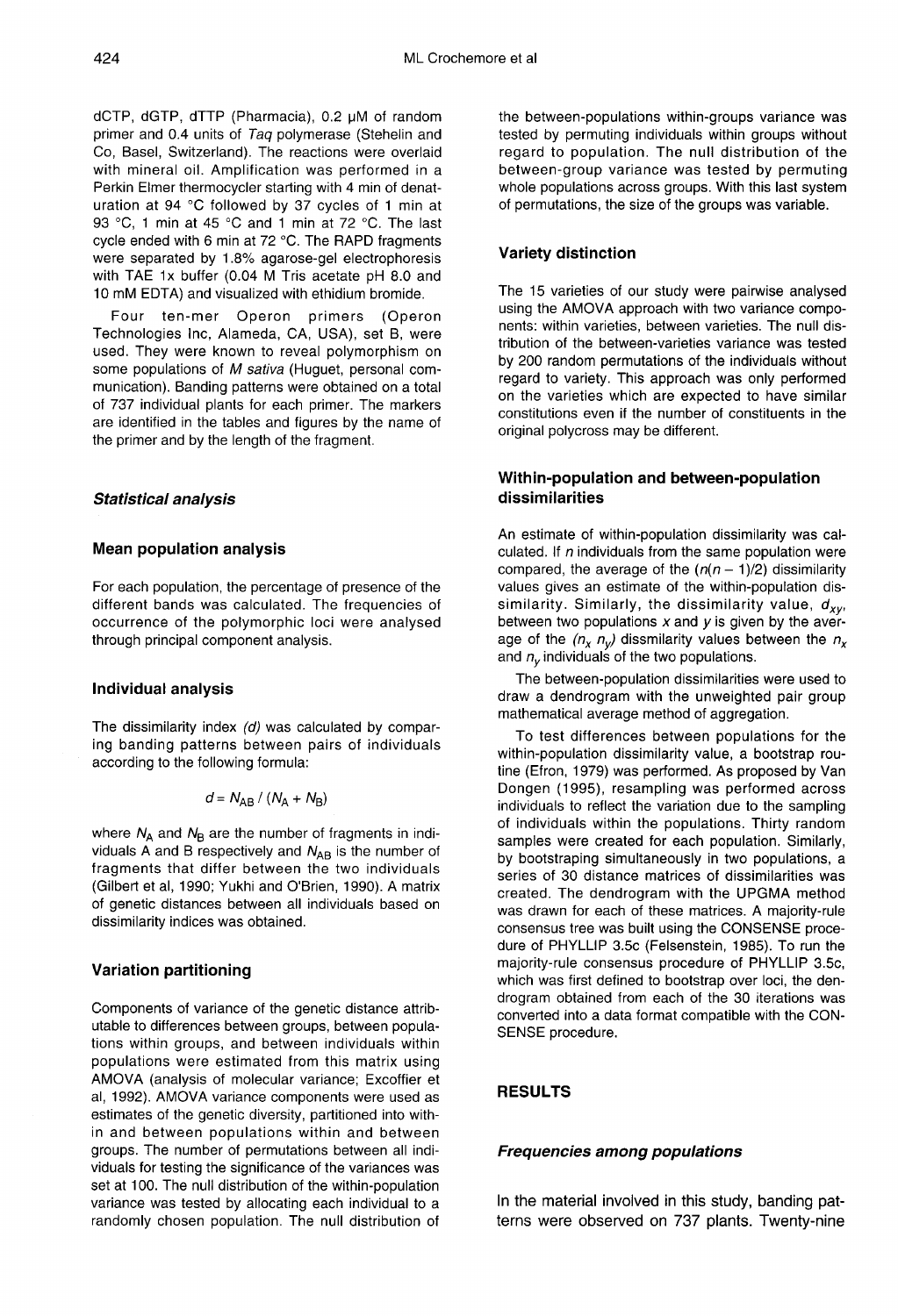bands were observed and selected as they proved to be reproducible. Twenty-four of these bands were polymorphic. The mean frequencies of the different polymorphic bands are presented in table II alongside the standard deviation and the minimum and maximum values among populations.

A principal component analysis performed on the frequencies illustrates the distribution of the variation for the different bands among the populations. Figure 1 shows the distribution of the bands (fig 1a) and of the populations (fig 1b) on the first two axes which represent only 25% of the total variation. Figure 1A illustrates that there is no association of bands among the populations under study. The analysis of the correlations between the frequencies of the bands in the different populations showed that out of the 276 correlations, only 11 were significant at the  $P < 0.05$  level. This means low levels of links between bands. Figure 1B shows that most of the variation observed for the frequencies calculated for each band and taken into account in the first two axes was due to a limited number of populations, Maron, Malzeville, Maya, 63-28P, Luzelle and Rival, ie, mainly falcata populations and Flemish-type populations.

# Variance partitioning

When the AMOVA was first performed with only within-population and between-population effects, there was a significant contribution ( $P <$ 0.01) of the between-population variance to the total variance. A new analysis with a betweengroup effect and a between-population withingroup effect was performed. The results of the AMOVA partitioning are given in table III. Although the populations under study cover a wide range of the genetic variability available for breeding, including a sub-species variation, the within-population variation still accounts for 50.6% of the total variance. It is consequently necessary to analyse both the within-population and between-population variations. Both the between-population within-group and betweengroup variance significantly contributed to the total variance. The between-group effect accounted for 7.7% of the variation. This important contribution to the total variance is mainly due to the presence of *falcata* populations. Indeed, when testing the null distribution for the between-group variance, the highest values of the estimate of the between-group variance were

Table II. Mean frequency over the whole population of the different RAPD polymorphic loci; and standard deviation minimum and maximum values among the 26 lucerne populations.

| Variable              | Mean   | Standard deviation | Minimum  | Maximum |  |
|-----------------------|--------|--------------------|----------|---------|--|
| B01-400               | 0.8511 | 0.3220             | 0        | 1.0000  |  |
| B01-440               | 0.9920 | 0.0230             | 0.8929   | 1.0000  |  |
| B01-570               | 0.0449 | 0.1975             | 0        | 1.0000  |  |
| B01-600               | 0.0771 | 0.1257             | 0        | 0.4286  |  |
| B01-700               | 0.8782 | 0.2823             | 0        | 1.0000  |  |
| B01-710               | 0.0299 | 0.0835             | 0        | 0.3667  |  |
| B01-730               | 0.0082 | 0.0308             | 0        | 0.1429  |  |
| B01-740               | 0.0596 | 0.2139             | 0        | 1.0000  |  |
| B01-940               | 0.0380 | 0.1429             | 0        | 0.6667  |  |
| B01-960               | 0.4334 | 0.2580             | 0        | 0.8929  |  |
| B01-980               | 0.4827 | 0.4919             | 0        | 1.0000  |  |
| B06-470               | 0.0320 | 0.1235             | 0        | 0.6207  |  |
| B06-830               | 0.8672 | 0.3162             | 0        | 1.0000  |  |
| B06-1020              | 0.8459 | 0.2290             | 0        | 1.0000  |  |
| B06-1350              | 0.2455 | 0.3046             | 0        | 1.0000  |  |
| B07-385               | 0.9481 | 0.1115             | 0.6429   | 1.0000  |  |
| B07-580               | 0.0318 | 0.0882             | 0        | 0.3448  |  |
| B07-740               | 0.9908 | 0.0247             | 0.9000   | 1.0000  |  |
| B07-980               | 0.6614 | 0.2867             | $\Omega$ | 1.0000  |  |
| B <sub>10</sub> -480  | 0.9444 | 0.0650             | 0.7500   | 1.0000  |  |
| B <sub>10</sub> -550  | 0.2916 | 0.2434             | 0        | 1.0000  |  |
| B10-580               | 0.0208 | 0.0755             | 0        | 0.3333  |  |
| B <sub>10</sub> -700  | 0.2571 | 0.1657             | 0.0345   | 0.7857  |  |
| B <sub>10</sub> -1250 | 0.6224 | 0.3146             | 0        | 1.0000  |  |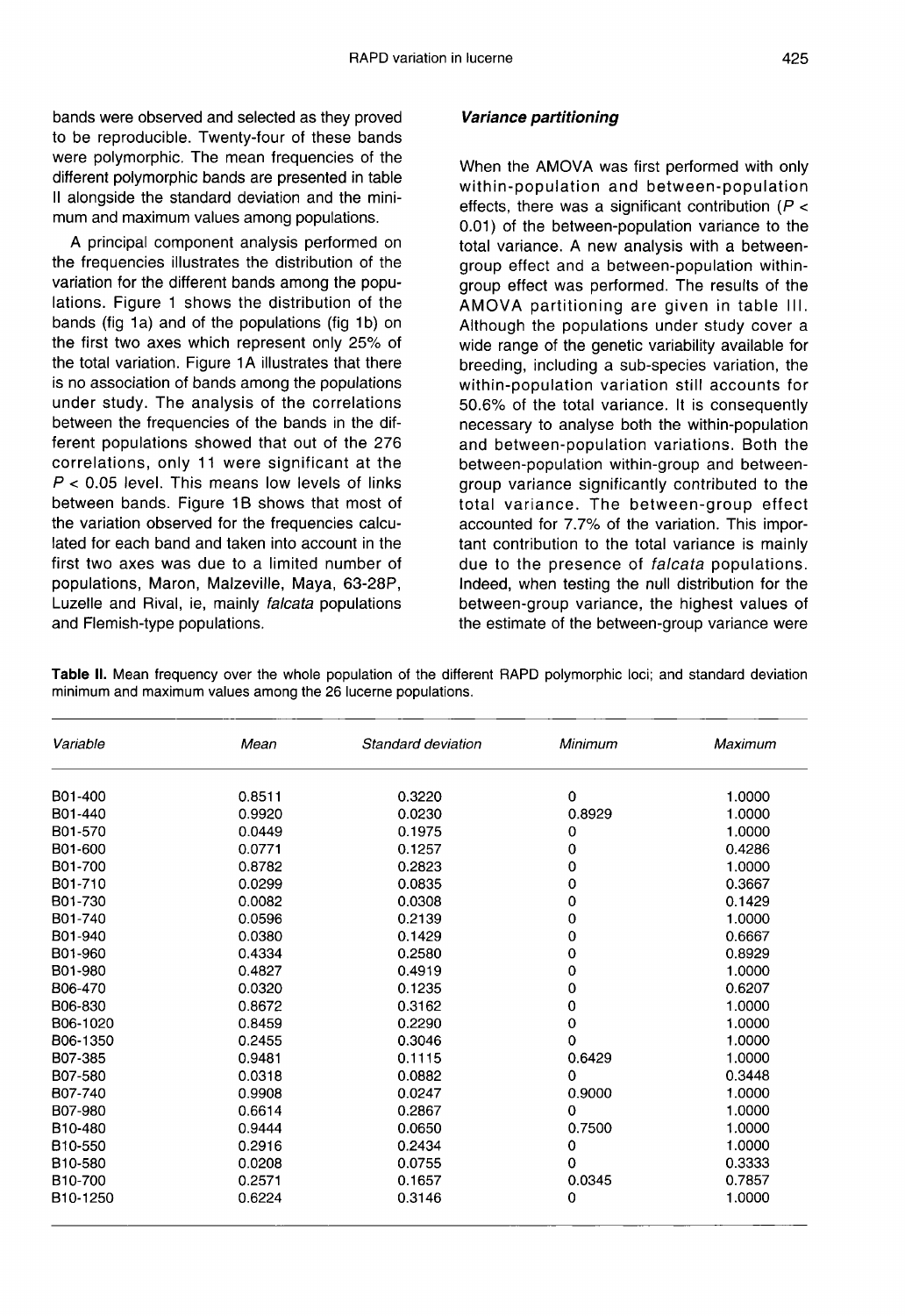

Fig 1. Graph of the first two axes of the principal component analysis performed on the frequencies of presences of the bands in the different populations. A) The contribution of the different markers to the axes; B) the distribution of the populations.

obtained when Maron and Malzeville were randomly allocated to the first group. The lowest values were obtained when they were randomly allocated to different groups. The between-population within-group effect contributed more than 40% to the total variance. This is likely to be due to the very broad basis of the different groups, the Flemish group, for instance, gathering both the very dormant north American variety Sabre and the landrace Luçon, which probably originates from a different genetic background.

# Variety distinction

The varieties involved in this study were compared pairwise. Table IV shows the contribution of the between-variety variance to the total variance in each of the possible comparisons and the probability of obtaining a more extreme estimate of the between variance by random permutations of individuals across varieties. In four combinations only, the between-variety variance is not significant at the  $P < 0.05$  level. These four

Table III. Analysis of molecular variance (AMOVA) for 29 RAPD markers in 26 populations of M sativa.

| Source of variation             | df  | MSD                    | Variance component    | Total (%) | P      |
|---------------------------------|-----|------------------------|-----------------------|-----------|--------|
| Between group                   | 2   | $232.7 \times 10^{-2}$ | $0.67 \times 10^{-2}$ | 7.7       | < 0.01 |
| Between population within group | 23  | $96.5 \times 10^{-2}$  | $3.64 \times 10^{-2}$ | 41.7      | < 0.01 |
| Within population               | 711 | $4.42 \times 10^{-2}$  | $4.42 \times 10^{-2}$ | 50.6      | < 0.01 |

Mean squared deviations (MSD), variance component estimates, percentage of total variation (total %) contributed by each component and the probability (P) of obtaining a more extreme estimate by chance alone are presented.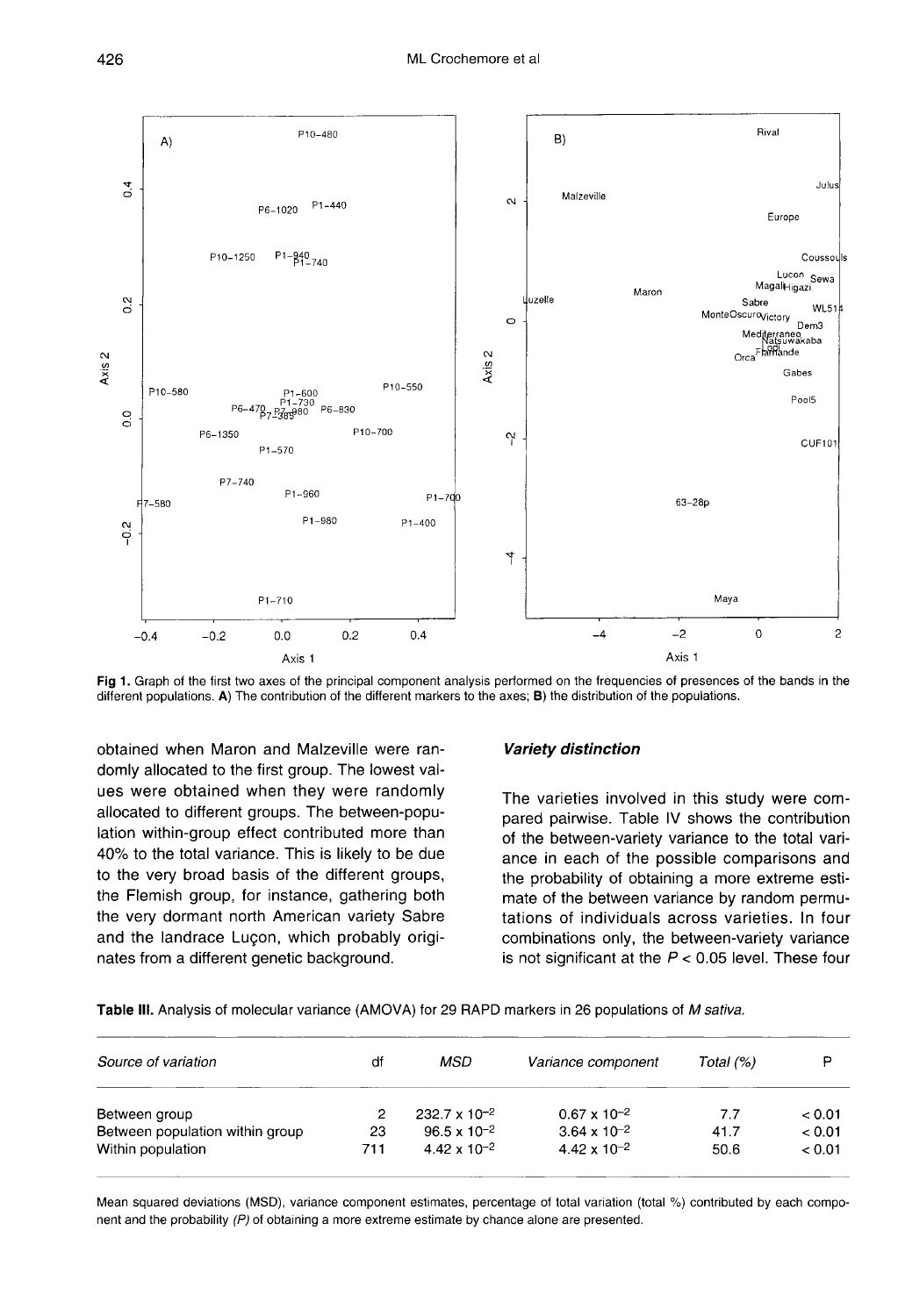combinations are Natsuwakaba-Europe, and the three possible combinations between Lodi, CUF101 and WL514. These last three varieties differ only by slight differences in the frequencies of three bands. The AMOVA approach shows a high potential to discriminate lucerne varieties with only four primers and 24 polymorphic loci. The addition of an extra adequate primer to the set of the four primers used in the present experiment is likely to enable the distinction of all the varieties.

# Within-population dissimilarity

The populations were compared for the value of the within-population dissimilarity. An analysis of

Table IV. Percentage of the between-varieties variance in the total variance and the probability of obtaining a more extreme estimate of the between varieties by chance alone (in italics) using an AMOVA approach.

|                  | 1                            | $\boldsymbol{2}$         | 3             | 4             | 5             | 6             | 7                 | 8             | 9             | 10                | 11            | 12            | 13            | 14            |
|------------------|------------------------------|--------------------------|---------------|---------------|---------------|---------------|-------------------|---------------|---------------|-------------------|---------------|---------------|---------------|---------------|
| 1) Natsuwakaba   | $\qquad \qquad \blacksquare$ |                          |               |               |               |               |                   |               |               |                   |               |               |               |               |
| 2) Magali        | 26.5<br>0.000                | $\overline{\phantom{0}}$ |               |               |               |               |                   |               |               |                   |               |               |               |               |
| 3) Europe        | 20.3<br>0.200                | 27.6<br>0.000            |               |               |               |               |                   |               |               |                   |               |               |               |               |
| 4) Rival         | 48.6<br>0.000                | 50.2<br>0.000            | 43.4<br>0.000 | -             |               |               |                   |               |               |                   |               |               |               |               |
| 5) Maya          | 24.1<br>0.035                | 30.4<br>0.000            | 38.4<br>0.000 | 49.1<br>0.000 |               |               |                   |               |               |                   |               |               |               |               |
| 6) Orca          | 42.5<br>0.000                | 41.1<br>0.000            | 39.9<br>0.000 | 60.6<br>0.000 | 42.3<br>0.000 |               |                   |               |               |                   |               |               |               |               |
| 7) Luzelle       | 56.6<br>0.000                | 54.0<br>0.000            | 44.3<br>0.000 | 54.7<br>0.000 | 58.2<br>0.000 | 59.0<br>0.000 | $\qquad \qquad -$ |               |               |                   |               |               |               |               |
| 8) Julus         | 53.2<br>0.000                | 57.3<br>0.000            | 50.0<br>0.000 | 39.1<br>0.000 | 54.4<br>0.000 | 63.8<br>0.000 | 58.8<br>0.000     |               |               |                   |               |               |               |               |
| 9) Lodi          | 37.6<br>0.000                | 40.0<br>0.000            | 34.8<br>0.030 | 43.3<br>0.000 | 45.5<br>0.000 | 55.5<br>0.000 | 46.8<br>0.000     | 46.2<br>0.000 |               |                   |               |               |               |               |
| 10) Mediterraneo | 48.9<br>0.000                | 57.3<br>0.000            | 44.8<br>0.000 | 55.7<br>0.000 | 52.4<br>0.000 | 62.6<br>0.000 | 59.0<br>0.000     | 54.9<br>0.000 | 37.8<br>0.000 | $\qquad \qquad -$ |               |               |               |               |
| 11) Coussouls    | 49.5<br>0.000                | 46.2<br>0.000            | 47.4<br>0.000 | 64.9<br>0.000 | 47.3<br>0.000 | 56.0<br>0.000 | 67.7<br>0.000     | 62.0<br>0.000 | 648<br>0.000  | 67.6<br>0.000     |               |               |               |               |
| 12) WL514        | 44.9<br>0.000                | 41.6<br>0.000            | 40.0<br>0.000 | 47.6<br>0.000 | 49.2<br>0.000 | 53.0<br>0.000 | 51.2<br>0.000     | 46.7<br>0.000 | 18.5<br>0.990 | 43.9<br>0.000     | 55.5<br>0.000 |               |               |               |
| 13) CUF101       | 36.7<br>0.000                | 43.2<br>0.000            | 40.3<br>0.000 | 46.3<br>0.000 | 40.1<br>0.000 | 53.3<br>0.000 | 50.3<br>0.000     | 43.1<br>0.000 | 14.6<br>0.985 | 40.3<br>0.000     | 55.2<br>0.000 | 12.5<br>0.930 |               |               |
| 14) Sabre        | 38.5<br>0.000                | 46.8<br>0.000            | 31.1<br>0.000 | 42.3<br>0.000 | 43.0<br>0.000 | 50.8<br>0.000 | 40.1<br>0.000     | 47.4<br>0.000 | 37.4<br>0.000 | 46.6<br>0.000     | 51.2<br>0.000 | 33.3<br>0.000 | 31.1<br>0.000 |               |
| 15) Victory      | 32.7<br>0.000                | 42.7<br>0.000            | 35.4<br>0.000 | 27.9<br>0.050 | 42.3<br>0.000 | 54.4<br>0.000 | 49.5<br>0.000     | 39.7<br>0.000 | 28.2<br>0.050 | 40.9<br>0.000     | 53.4<br>0.000 | 34.0<br>0.000 | 30.4<br>0.000 | 24.4<br>0.000 |

The non-significant values ( $P \ge 0.05$ ) are in bold.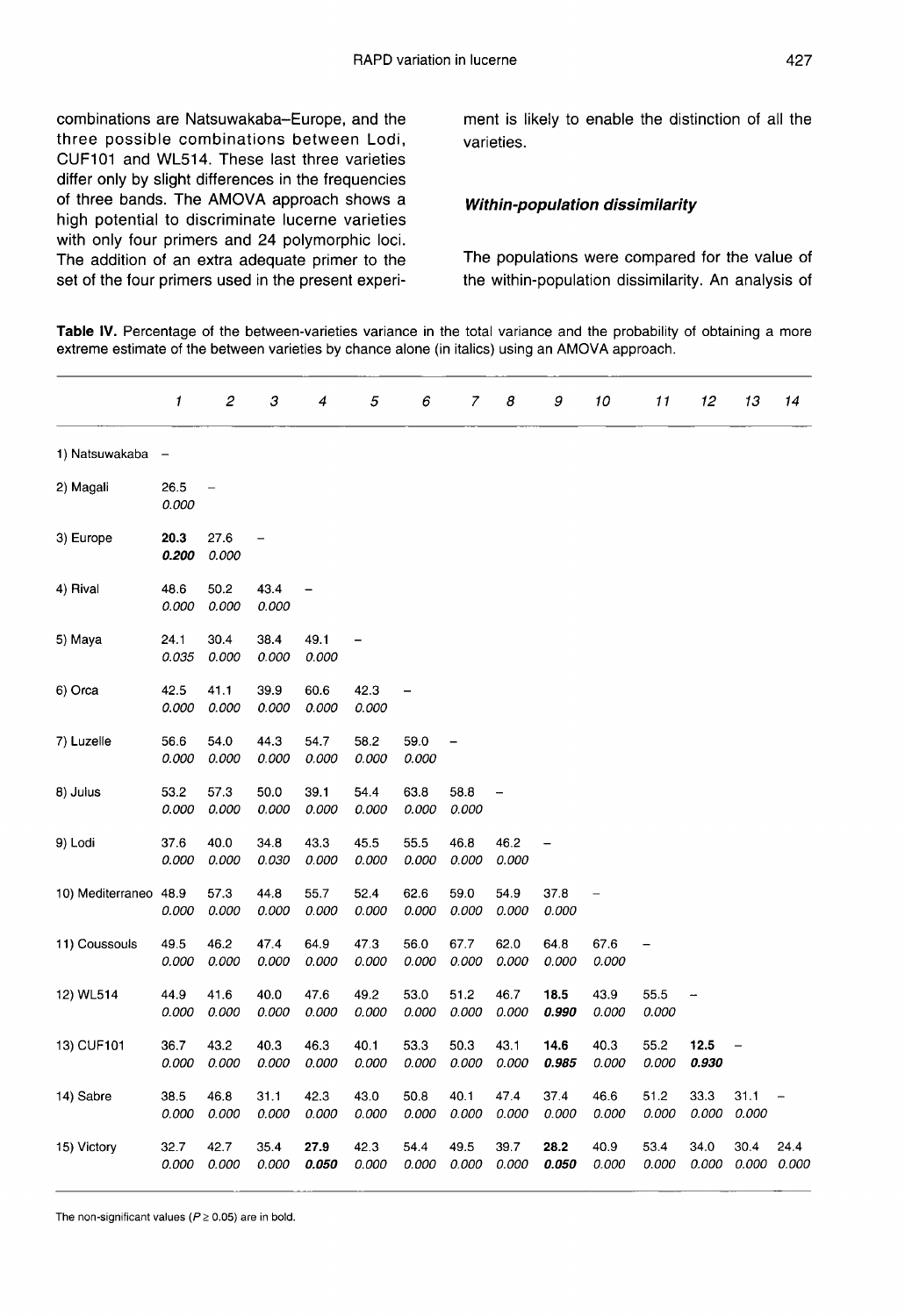variance of the average within-population dissimilarity was performed using the iterations of the bootstrap as replicates. Significant differences between populations were found ( $P < 0.01$ ). The comparisons of the means, using an SNK test which controls the Type I experiment-wise error rate under the complete null hypothesis, are presented in table V. Sabre, a Canadian variety, was four times more variable than Coussouls, a French variety of mediterranean type.

Even if the dormant material, ie, the Flemishtype populations and the *falcata* populations, shows on average a larger within-population dissimilarity than the mediterranean-type material (data not shown), there are contrasted situations within each group. For instance, Gabes, a Tunisian landrace, shows a within-population dissimilarity as wide as that of Sabre. Dem3 and Pool5, which have different origins and constitutions, were the more variable mediterranean materials; Dem3 was a landrace collected from the valley of Demnate region in Morocco in

Table V. Comparisons of the populations for the within-population dissimilarity.

| Population        | Mean  | SNK grouping |   |  |
|-------------------|-------|--------------|---|--|
| Sabre             | 0.129 | a            |   |  |
| Flamande          | 0.119 | b            |   |  |
| Gabes             | 0.112 | с            |   |  |
| Maron             | 0.110 | C            |   |  |
| Maya              | 0.108 | c            |   |  |
| Europe            | 0.099 | d            |   |  |
| Luzelle           | 0.093 | d            | е |  |
| Luçon             | 0.093 | d            | е |  |
| <b>CUF101</b>     | 0.092 | d            | e |  |
| 63-28P            | 0.084 | f            | e |  |
| Dem3              | 0.084 | f            | е |  |
| Sewa              | 0.081 | f            | g |  |
| Victory           | 0.080 | f            | g |  |
| Pool <sub>5</sub> | 0.080 | f            | g |  |
| Orca              | 0.073 | h            | g |  |
| <b>WL514</b>      | 0.071 | h            |   |  |
| Naztsuwakaba      | 0.065 |              | ı |  |
| Monte Oscuro      | 0.065 |              | i |  |
| Rival             | 0.064 |              | k |  |
| Lodi              | 0.060 |              | k |  |
| Mediterraneo      | 0.057 |              | k |  |
| Magali            | 0.054 |              | k |  |
| Higazi            | 0.054 |              | k |  |
| Julus             | 0.049 |              |   |  |
| Coussouls         | 0.035 | m            |   |  |
| Malzeville        | 0.034 | m            |   |  |

Values followed by the same letter do not differ at  $P < 0.05$ using a SNK test controlling the experimentwise error rate.

1981-1982 (Birouk et al, 1989), while Pool5 was built by pooling five Moroccan populations from Saharian oasis and mountain regions (Birouk and Guy, 1986).

The falcata populations, Maron and Malzeville, showed very contrasted structures with a wide within-population variation for Maron and a very narrow one for Malzeville. The way these populations were collected may explain this difference. While 4 800 seeds were collected to build the population Maron, cuttings were collected on the site of Malzeville. Some 122 cuttings were sampled out of which only 64 plants proved to be true falcata type (yellow flowers and sickled-shaped pods). The other plants were discarded before producing seeds. Out of the 64 plants, 50 produced seeds and were defined as the original Malzeville population. The mode of collection and the subsequent selection of true falcata types may explain the narrow genetic variability within this population.

The fact that the dormant material shows a larger within-population variation may be due to two factors. The first is that most of the dormant materials are varieties or experimental genotypes coming from breeding programs. The varieties are bound to precise methods of maintenance which avoid a rapid modification of the genetic basis. The natural populations or landraces used in this study had been multiplied several times and this could have led to a progressive narrowing of their genetic diversity. Moreover, the original genetic basis is not always known and the collection itself could have only taken into account a part of the genetic variability of the original population. The case of the falcata population Malzeville is a good example of this feature. A second factor could be the fact that most of the dormant populations show large introgressions of M sativa by M falcata and consequently are at the intersection of two gene pools.

# Between-population dissimilarity

Figure 2 shows the dendrogram based on the between-population dissimilarities using the UPGMA method. The values at the different nodes of the dendrogram indicate the frequencies of occurrence of the corresponding nodes in the 30 different samples of bootstrap.

The dendrogram separates Gabes, Malzeville, Luzelle, Sabre and Maron from the other populations. The other populations are distributed in two sub-groups with three French Flemish-type vari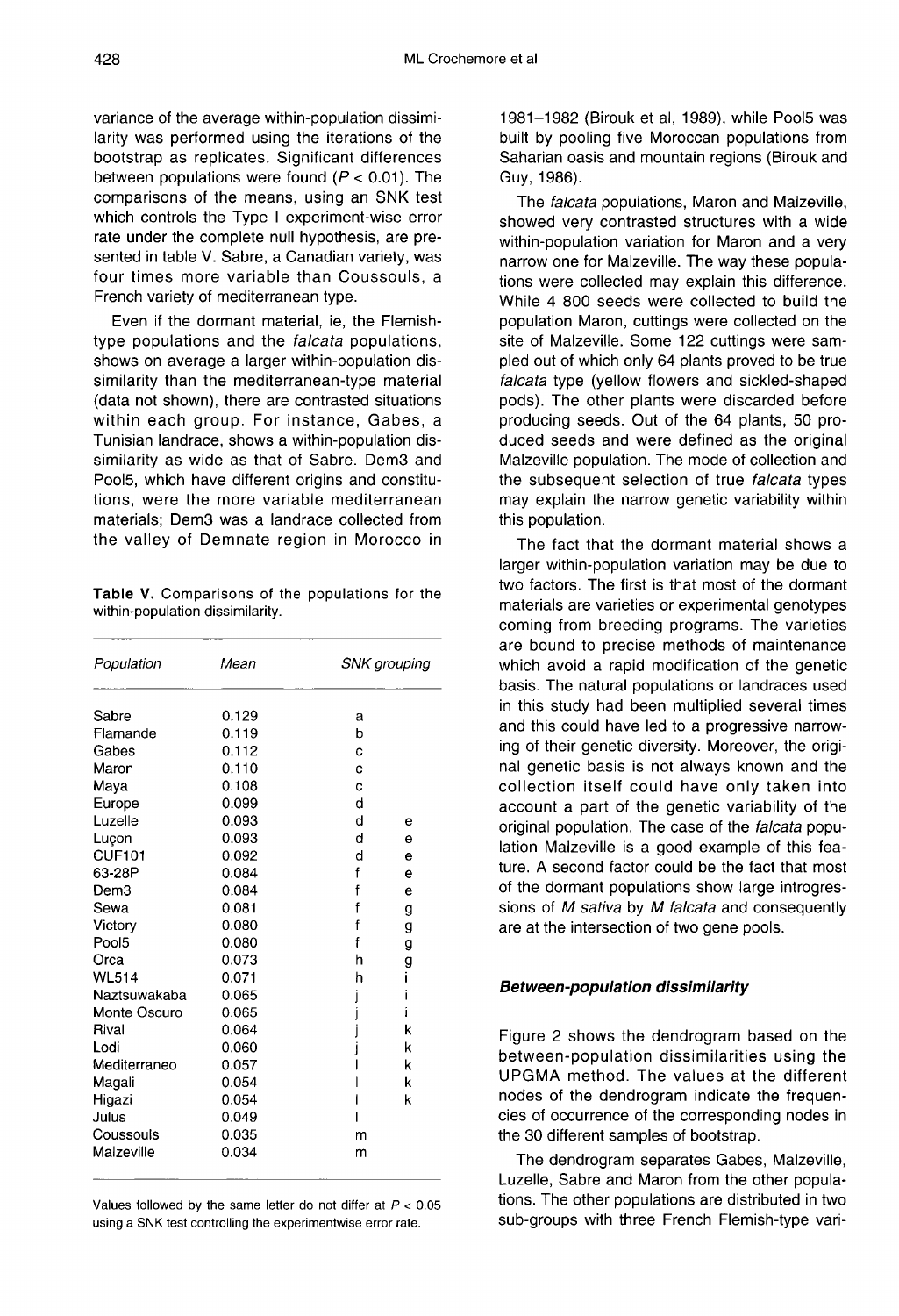eties, Maya, Orca and Europe, in an intermediate position. In each of the two sub-groups, there is a cluster of Mediterranean populations, Mediterraneo, CUF101, WL514, Pool5 and Lodi in one sub-group and Coussouls, Magali, Higazi, Dem3 and Sewa in the other.

Apart from the position of the intermediate group of Maya, Orca and Europe, the groups of populations appear fairly stable against the bootstrap on the individuals in each population. The relatively low frequencies of occurrence of the intermediate group are due to the small distances between each of these populations and the rest of the sub-groups. Small changes in the distances as a consequence of resampling on the individuals lead to modification of the position in the tree and reduce the reliability of the nodes.

# **DISCUSSION**

This study only used four primers which showed 29 bands, out of which 24 were polymorphic. This limited number of bands reduces the possibility of drawing phylogenetic relationships between populations and the dendrogram must be analysed with caution. In most studies of relationships between populations and cultivars a much larger number of polymorphic loci are included. In Brassica oleracea, Kresovich et al (1992) used 117 polymorphic fragments. In Phaseolus lunatus, Nienhuis et al (1995) used 125 markers. For discrimination between samples or varieties, the number of markers are usually smaller. Yu and Pauls (1993a) studying the genetic relatedness on bulked DNA of lucerne varieties and Van De Ven and McNicol (1995) on



Fig 2. Dendrograms of the 26 populations of M sativa derived from RAPD dissimilarities values. Numbers are bootstrapping indices of the level of support for individual nodes calculated with Phyllip 3.5c package on 30 resamplings over individuals within population.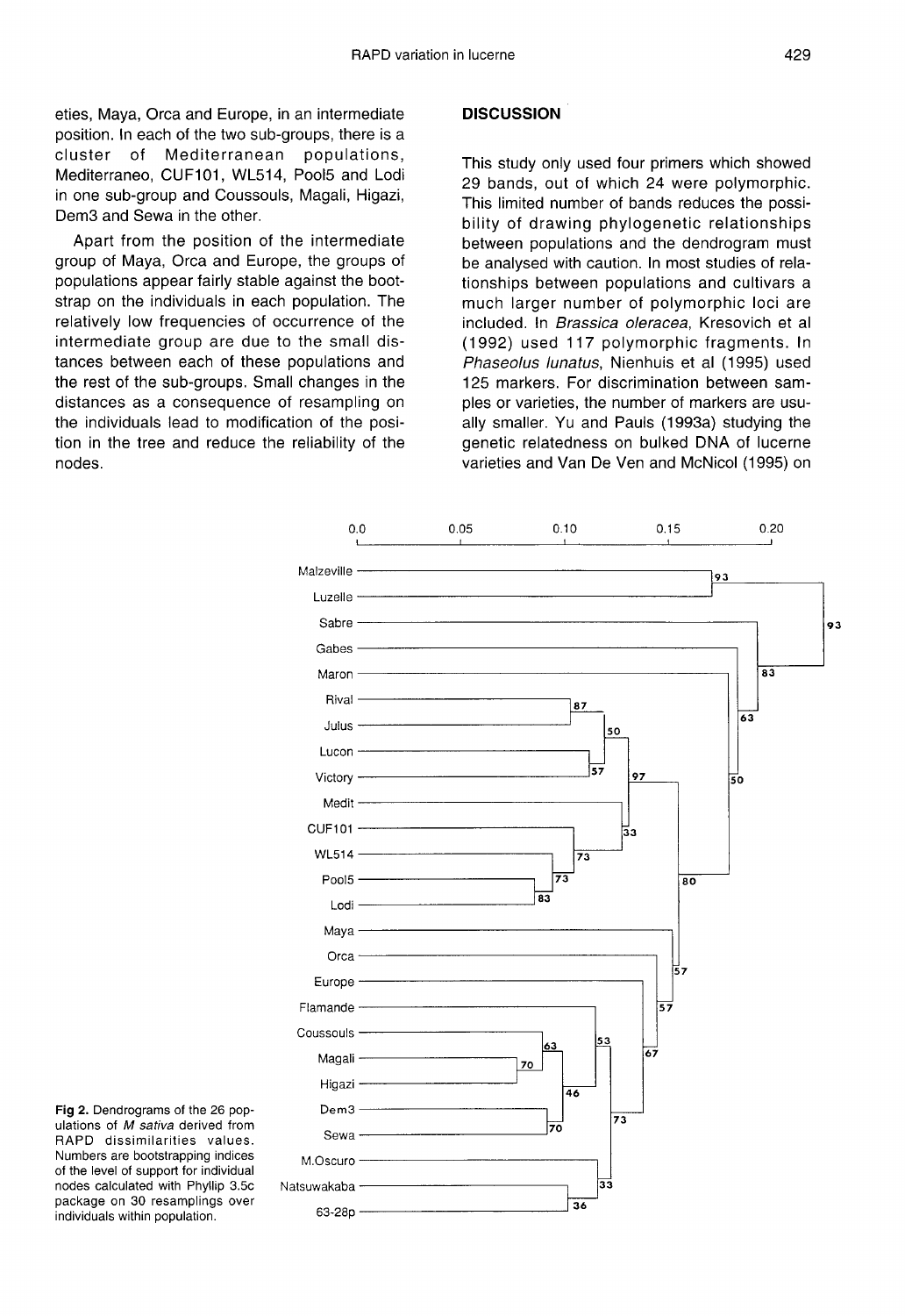Sitka spruce clones used ten primers with on average five products per primer and six primers yielding a total of 24 polymorphic bands respectively. When the partitioning of variation was studied, the number of markers was variable and related to the number of DNA samples. Chalmers et al (1992) in Gliciridia scored 63 polymorphic bands on 50 samples. Nesbitt et al (1995) scored 147 polymorphic bands on 52 samples of Eucalyptus. In Picea abies, Bucci and Menozzi (1995) scored 20 markers on 288 DNA samples. At the interspecific level of Meloidogyne, Castagnone-Sereno et al (1994) used five primers yielding 74 polymorphic bands on 12 samples. Barasubyie et al (1995) scored 39 markers to partition the variation among 35 Verticillium albo-atrum isolates. In our study, where we had 737 DNA samples from 26 lucerne populations, we chose to reduce the number of primers to analyse all the DNA samples and get an optimal estimate of the variance partitioning.

The RAPD variation in M sativa is equally distributed within and between populations. To our knowledge, this is the first report of the withinand between-population variation in M sativa using RAPD markers. The level of partitioning of RAPD variation has been examined in both outcrossing and selfing species. The results of these studies have been variable depending on the range of material under study and on the breeding systems of the species involved. In buffalograss (Buchloë dactyloides), a cross-pollinating species, Huff et al (1993) found that the within-population variation accounted for 72.9 to 80.5% of the variation according to the geographic origin. Similarly, in Eucalyptus globulus which is also a cross-pollinating species, Nesbitt et al (1995) found a within-population variation ranging from 73.8 to 94.9% according to the geographic origin. On a leguminous tree, Gliciridia sepium, which is an obligate outbreeder, Chalmers et al (1992) found that the within-population variation accounted for 40.1% of the variation. This low percentage of variation is similar to the variation found by Dawson et al (1993) on Hordeum spontaneum (43%) which has high selfing levels. In M truncatula, a selfpollinated legume, Bonnin et al (1996) found that the within-population variance component, in a set of four populations collected in the south of France, accounted for 55% of the total variance.

M sativa is an allogamous species and so the intermediate level of the within-population variation found in our study (50%) is likely to be due to

the material involved. The populations were deliberately chosen to cover a wide range of variation and a wide range of origin. The sub-species variation of M sativa was taken into account in the present study as some *falcata* populations were included. This significantly contributed to the between-population variance, as the between-group variance accounted for 7.7% of the total variance and was greatly due to the presence of two falcata populations. Despite the wide range of populations involved in the study, the within-population variation was very large. This clearly indicates that the within-population variation may be a major source of variation for characters which have not yet been selected for. The prevalence of the within-population variation was also demonstrated on tetraploid populations of Trifolium pratense, another cross-pollinating perennial forage legume (Kongkiatngam et al, 1995). M sativa is a long-lived, outcrossing species and so it is the type of species in which Hamrick and Godt (1989) found the highest levels of allozyme variation within populations. However, the codominant status of the isozyme systems is not directly relevant for the dominant markers such as RAPD. The bias due to the dominance on a tetraploid species such as lucerne could be investigated.

The AMOVA technique made it possible to partition the variation for RAPD markers within and between populations. This approach was first developed on haplotypes and can be directly used on haploid organisms such as fungi (Barasubiye et al, 1995) or on selfing species. It has been successfully used for RAPD markers on outcrossing species and heterozygous speci mens (Nesbitt et al, 1995). In lucerne, it is possible to use it to compare varieties in a pairwise test and assess them for distinction. In our study, in 101 of the 105 possible pairwise comparisons, the varieties proved to be different at a probability level of 5%. Consequently, with a reasonable amount of work (DNA extraction and PCR amplification with four primers) and with a reasonable level of reproducibility (major bands and stability against resampling), the strategy of describing a variety by 30 of its individuals is reliable. When increasing the number of varieties involved in the study, the number of primers will need to be larg er but only in a reasonable proportion.

The dendrogram of the 26 populations derived from RAPD dissimilarity values does not completely fit with the known origin of the material and this may be clearly explained by the small number of polymorphic loci. Gabes from Tunisia belongs to a separate germplasm group and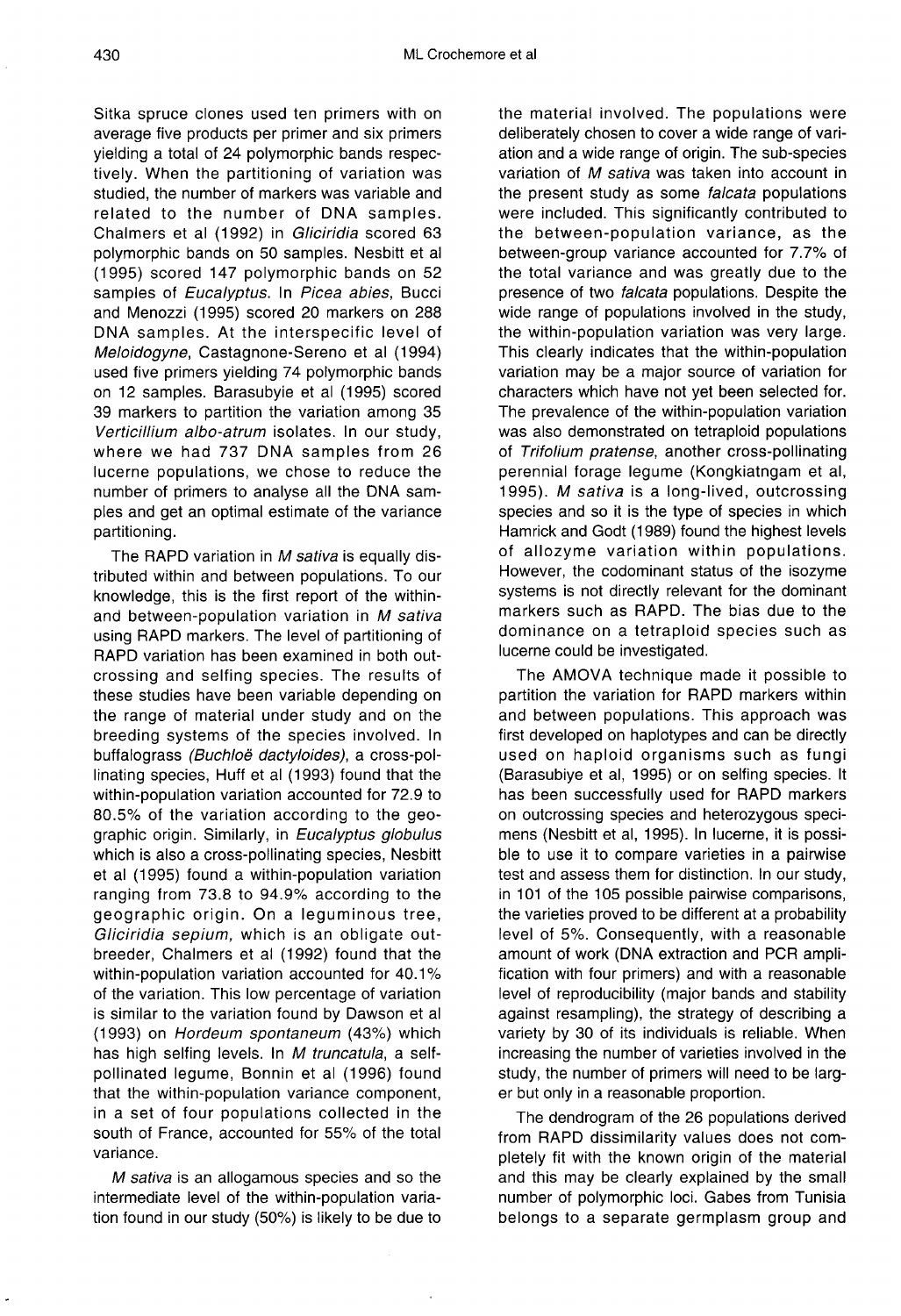does not connect with the other populations from northern or eastern Africa. The two falcata populations and the varieties Luzelle and Sabre are away from the rest of the material. Luzelle and Sabre are the only two populations of this study with plants with yellow flowers in the original polycross and with plants with variegated flowers in the commercial seed, both indicating the presence of falcata-type progenitors.

While the two wild *falcata* populations and the wild sativa Monte Oscuro show very similar patterns of growth (Julier et al, 1995), they are very different for the RAPDs. This shows that they belong to different gene pools but evolved similarly on the morphological and agronomical points of view in relation to similar natural selection pressures. This dendrogram must be cautiously considered because of the limited number of loci included in the present study. As a consequence, bootstrapping over the bands would yield low levels of reliability because the bands provide different information.

Assuming that the initial sample was representative of the populations, the technique of bootstrap over individuals as suggested by Van Dongen (1995) proved to be successful in testing the differences between populations for the extent of the within-population dissimilarity. This strategy also made it possible to investigate how robust the relationships between populations are against resamples of the original data and consequently against resampling new seedlings in the same populations. As shown by the results of the consensus tree, the nodes of the dendrograms are reasonably stable and would be found again if 30 extra seedlings were analysed for each population. It also suggests that 30 individuals per population seems to be a reliable sample size even for lucerne populations with a large withinpopulation dissimilarity. This sample size should be checked in a new experiment. Indeed, the bootstrap method does not generate any new data and assumes that the initial sample is a 'true' one. The possibility of a wrong initial sample cannot be avoided by resampling in the same set.

Using the methodological approach based on AMOVA and presented in this paper on a set of populations and varieties, plant breeders can use RAPD markers to distinguish between varieties and to compare new ones from those previously registered. Such an approach could be successfully used in the DUS (distinction-uniformity-stability) test. Similarly, it could be useful to distinguish and structure genetic resources.

## ACKNOWLEDGMENT

ML Crochemore was supported by a fellowship of the CNPq (Conselho Nacional de Desenvolvimento Cientifico E Tecnologico, Brazil).

# **REFERENCES**

- Barasubiye T, Parent JG, Hamelin RC, Laberge S, Richard C, Dostaler D (1995) Discrimination between alfalfa and potato isolates of Verticillium albo-atrum using RAPD markers. Mycol Res 99, 1507-1512
- Baruffi L, Damiani G, Guglielmino CR, Bandi C, Malacrida AR, Gasperi G (1995) Polymorphism within and between populations of Ceratitis capitata: comparison between RAPD and multilocus enzyme electrophoresis. Heredity 74, 425-432
- Birouk A, Dattee Y, Sadiki M, Roumet P (1989) Évaluation agronomique et adaptation de populations marocaines de luzerne (Medicago sativa L). agronomie 9, 363-376
- Birouk A, Guy P (1986) Partition de populations marocaines de luzerne locale en vue de leur constitution en réservoir massal. In: Distance, divergence et variabilité génétique (Inra Éditions), Séminaire du département de génétique et d'amélioration des plantes, Méribel, 196-203
- Bonnin I, Huguet T, Gherardi M, Prosperi JM, Olivieri I (1996) High level of polymorphism and spatial structure in a selfing plant species, Medicago truncatula (Leguminosae), using RAPD markers. Am J Bot (in press)
- Bucci G, Menozzi P (1995) Genetic variation of RAPD markers in a Picea abies Karst population. Heredity 75, 188-197
- Brummer EC, Bouton JH, Kochert G (1995) Analysis of annual Medicago species using RAPD markers. Genome 38, 365-367
- Carlson JE, Tulsieram LK, Glaubitz JC, Luk VWK, Kauffeldt C, Rutledge R (1991) Segregation of random amplified DNA markers in F1 progeny of conifers. Theor Appl Genet 83, 194-200
- Castagnone-Sereno P, Vanlerberghe-Masutti F, Leroy F (1994) Genetic polymorphism between and within Meloidogyne species detected with RAPD markers. Genome 37, 904-909
- Chalmers KJ, Waugh R, Sprent JI, Simons AJ, Powell W (1992) Detection of variation between and within populations of Gliricidia sepium and G maculata using RAPD markers. Heredity 69, 465-472
- Chebbi H, Pascual-Villalobos MJ, Cenis JL, Correal E (1995) Caractérisation morphologique et moléculaire des espèces ligneuses du genre Medicago. Fourrages 142, 191-206
- Dawson IK, Chalmers KJ, Waugh R, Powell W (1993) Detection and analysis of genetic variation in